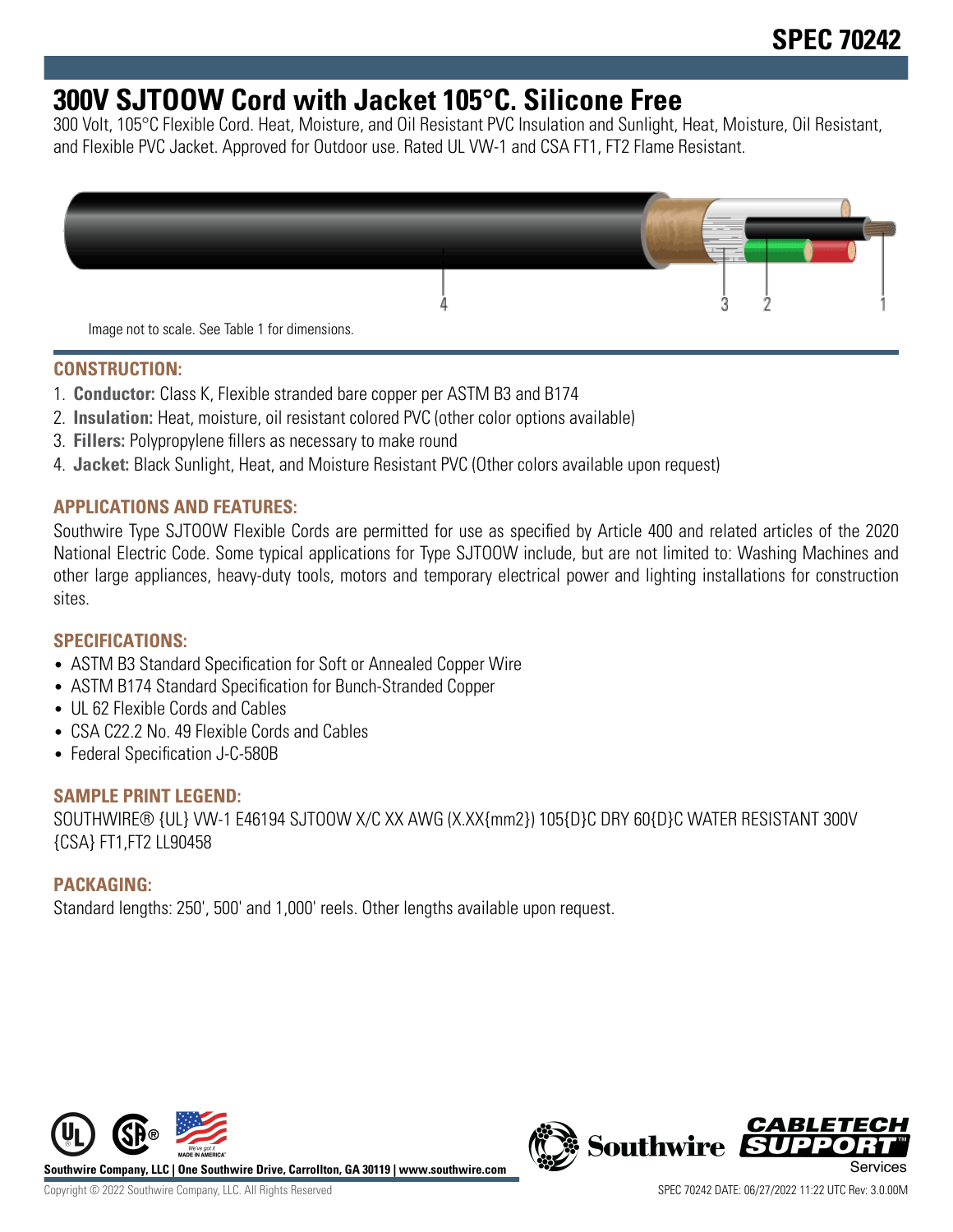## **Table 1 – Weights and Measurements**

| Cond. Size | Cond. Number   | Cond. Strands  | Insul. Thickness | Jacket Thickness | Approx. OD | Approx. Weight | Ampacity *     |
|------------|----------------|----------------|------------------|------------------|------------|----------------|----------------|
| AWG/Kcmil  | Count          | $# \times$ AWG | mil              | mil              | inch       | lb/1000ft      | Amp            |
| 18         | $\overline{2}$ | 16/30          | 30               | 30               | 0.285      | 36             | 10             |
| 18         | 3              | 16/30          | 30               | 30               | 0.305      | 47             | 10             |
| 18         | 4              | 16/30          | 30               | 30               | 0.330      | 58             | $\overline{7}$ |
| 16         | 2              | 26/30          | 30               | 30               | 0.310      | 46             | 13             |
| 16         | 3              | 26/30          | 30               | 30               | 0.330      | 64             | 13             |
| 16         | 4              | 26/30          | 30               | 30               | 0.365      | 84             | 10             |
| 14         | 3              | 41/30          | 30               | 30               | 0.365      | 109            | 15             |
| 14         | 4              | 41/30          | 30               | 30               | 0.400      | 139            | 12             |
| 14         | 6              | 41/30          | 30               | 30               | 0.515      | 180            | 10             |
| 12         | 3              | 65/30          | 30               | 45               | 0.435      | 232            | 25             |
| 12         | 4              | 65/30          | 30               | 45               | 0.480      | 155            | 20             |
| 10         | 3              | 105/30         | 45               | 65               | 0.596      | 233            | 25             |

All dimensions are nominal and subject to normal manufacturing tolerances

◊ Cable marked with this symbol is a standard stock item

\* Ampacities are based on TABLE 400.5(A)(1) of the 2020 National Electrical Code and CEC Table 12.

#### **Table 2 – Weights and Measurements (Metric)**

| Cond. Size | Cond. Number   | Cond. Strands  | Insul. Thickness | Jacket Thickness | Approx. OD   | Approx. Weight | Ampacity * |
|------------|----------------|----------------|------------------|------------------|--------------|----------------|------------|
| AWG/Kcmil  | Count          | $# \times$ AWG | mm               | mm               | mm           | kg/km          | Amp        |
| 18         | $\overline{2}$ | 16/30          | 0.76             | 0.76             | 7.24<br>54   |                | 10         |
| 18         | 3              | 16/30          | 0.76             | 0.76             | 70<br>7.75   |                | 10         |
| 18         | 4              | 16/30          | 0.76             | 0.76             | 86<br>8.38   |                |            |
| 16         | 2              | 26/30          | 0.76             | 0.76             | 7.87         | 68             | 13         |
| 16         | 3              | 26/30          | 0.76             | 0.76             | 8.38         | 95             | 13         |
| 16         | 4              | 26/30          | 0.76             | 0.76             | 9.27         | 125            | 10         |
| 14         | 3              | 41/30          | 0.76             | 0.76             | 9.27         | 162            | 15         |
| 14         | 4              | 41/30          | 0.76             | 0.76             | 207<br>10.16 |                | 12         |
| 14         | 6              | 41/30          | 0.76             | 0.76             | 13.08        | 268            | 10         |
| 12         | 3              | 65/30          | 0.76             | 1.14             | 11.05        | 345            | 25         |
| 12         | 4              | 65/30          | 0.76             | 1.14             | 12.19        | 231            | 20         |
| 10         | 3              | 105/30         | 1.14             | 1.65             | 15.14        | 347            | 25         |





Copyright © 2022 Southwire Company, LLC. All Rights Reserved SPEC 70242 DATE: 06/27/2022 11:22 UTC Rev: 3.0.00M